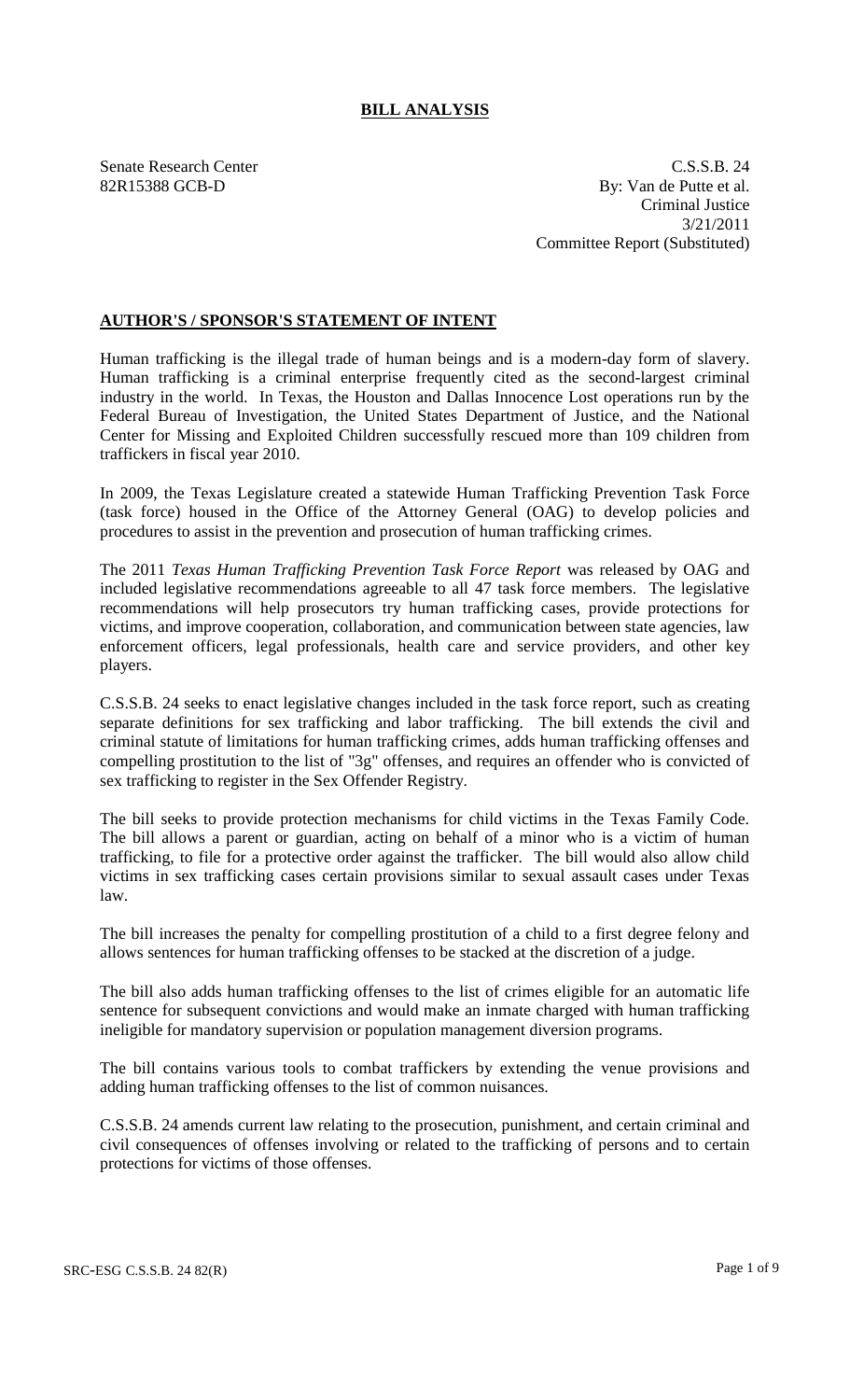### **RULEMAKING AUTHORITY**

This bill does not expressly grant any additional rulemaking authority to a state officer, institution, or agency.

#### **SECTION BY SECTION ANALYSIS**

ARTICLE 1. TRAFFICKING OF PERSONS AND COMPELLING PROSTITUTION

SECTION 1.01. Amends Section 20A.01, Penal Code, as follows:

Sec. 20A.01. DEFINITIONS. Defines "child," "sexual conduct," and "traffic" and redefines "forced labor or services" in this chapter.

SECTION 1.02. Amends Section 20A.02, Penal Code, by amending Subsections (a) and (b) and adding Subsection (d), as follows:

(a) Provides that a person commits an offense if the person knowingly:

(1) traffics another person with the intent, rather than with the intent or knowledge, that the trafficked person engage, rather than will engage, in forced labor or services;

(2) receives a benefit, rather than benefits, from participating in a venture that involves an activity described by Subdivision (1), including by receiving labor or services the person knows are forced labor or services;

(3) traffics another person and, through force, fraud, or coercion, causes the trafficked person to engage in conduct prohibited by:

- (A) Section 43.02 (Prostitution);
- (B) Section 43.03 (Promotion of Prostitution);
- (C) Section 43.04 (Aggravated Promotion of Prostitution); or
- (D) Section 43.05 (Compelling Prostitution);

(4) receives a benefit from participating in a venture that involves an activity described by Subdivision (3) or engages in sexual conduct with a person trafficked in the manner described in Subdivision (3);

(5) traffics a child with the intent that the trafficked child engage in forced labor or services;

(6) receives a benefit from participating in a venture that involves an activity described by Subdivision (5), including by receiving labor or services the person knows are forced labor or services;

(7) traffics a child and by any means causes the trafficked child to engage in, or become the victim of, conduct prohibited by:

(A) Section 21.02 (Continuous Sexual Abuse of Young Child or Children);

(B) Section 21.11 (Indecency with a Child);

- (C) Section 22.011 (Sexual Assault);
- (D) Section 22.021 (Aggravated Sexual Assault);

SRC-ESG C.S.S.B. 24 82(R) Page 2 of 9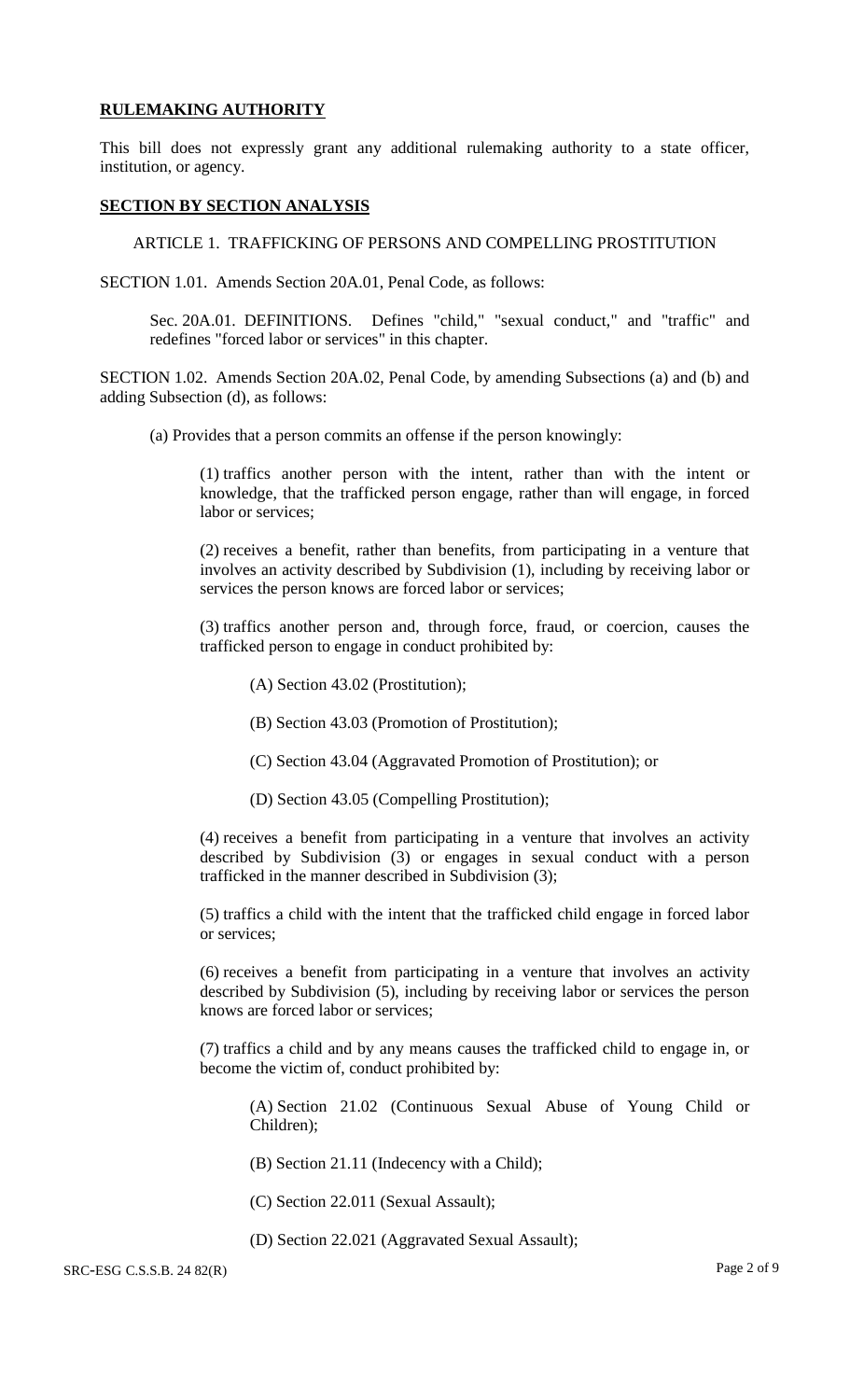(E) Section 43.02 (Prostitution);

(F) Section 43.03 (Promotion of Prostitution);

(G) Section 43.04 (Aggravated Promotion of Prostitution);

(H) Section 43.05 (Compelling Prostitution);

(I) Section 43.25 (Sexual Performance by a Child);

(J) Section 43.251 (Employment Harmful to Children); or

(K) Section 43.26 (Possession or Promotion of Child Pornography); or

(8) receives a benefit from participating in a venture that involves an activity described by Subdivision (7) or engages in sexual conduct with a child trafficked in the manner described in Subdivision (7).

Makes nonsubstantive changes.

(b) Provides that, except as otherwise provided by this subsection, an offense under this section is a felony of the second degree. Provides that an offense under this section is a felony of the first degree if:

(1) the applicable conduct constitutes an offense under Subsection (a)(5), (6), (7), or (8), rather than under Section 43.05 or 43.25 and the person who is trafficked is a child younger than 18 years of age at the time of the offense, regardless of whether the actor knows the age of the child at the time the actor commits the offense; or

(2) Makes no changes to this subdivision.

(d) Prohibits a defendant from being convicted of the offense under Section 21.02 in the same criminal action as the offense under Subsection  $(a)(7)(A)$  if the victim of an offense under Subsection  $(a)(7)(A)$  is the same victim as a victim of an offense under Section 21.02, unless the offense under Section 21.02:

(1) is charged in the alternative;

(2) occurred outside the period in which the offense alleged under Subsection  $(a)(7)(A)$  was committed; or

(3) is considered by the trier of fact to be a lesser included offense of the offense alleged under Subsection (a)(7)(A).

SECTION 1.03. Amends Section 43.05(b), Penal Code, as follows:

(b) Provides that an offense under Subsection (a)(1) (relating to compelling prostitution) is a felony of the second degree. Provides that an offense under Subsection (a)(2) (relating to compelling a child younger than 18 to commit prostitution, regardless of whether the actor knows the age of the child at the time the actor commits the offense) is a felony of the first degree. Makes a nonsubstantive change.

ARTICLE 2. CHANGES RELATING TO CODE OF CRIMINAL PROCEDURE

SECTION 2.01. Amends the heading to Chapter 7A, Code of Criminal Procedure, to read as follows: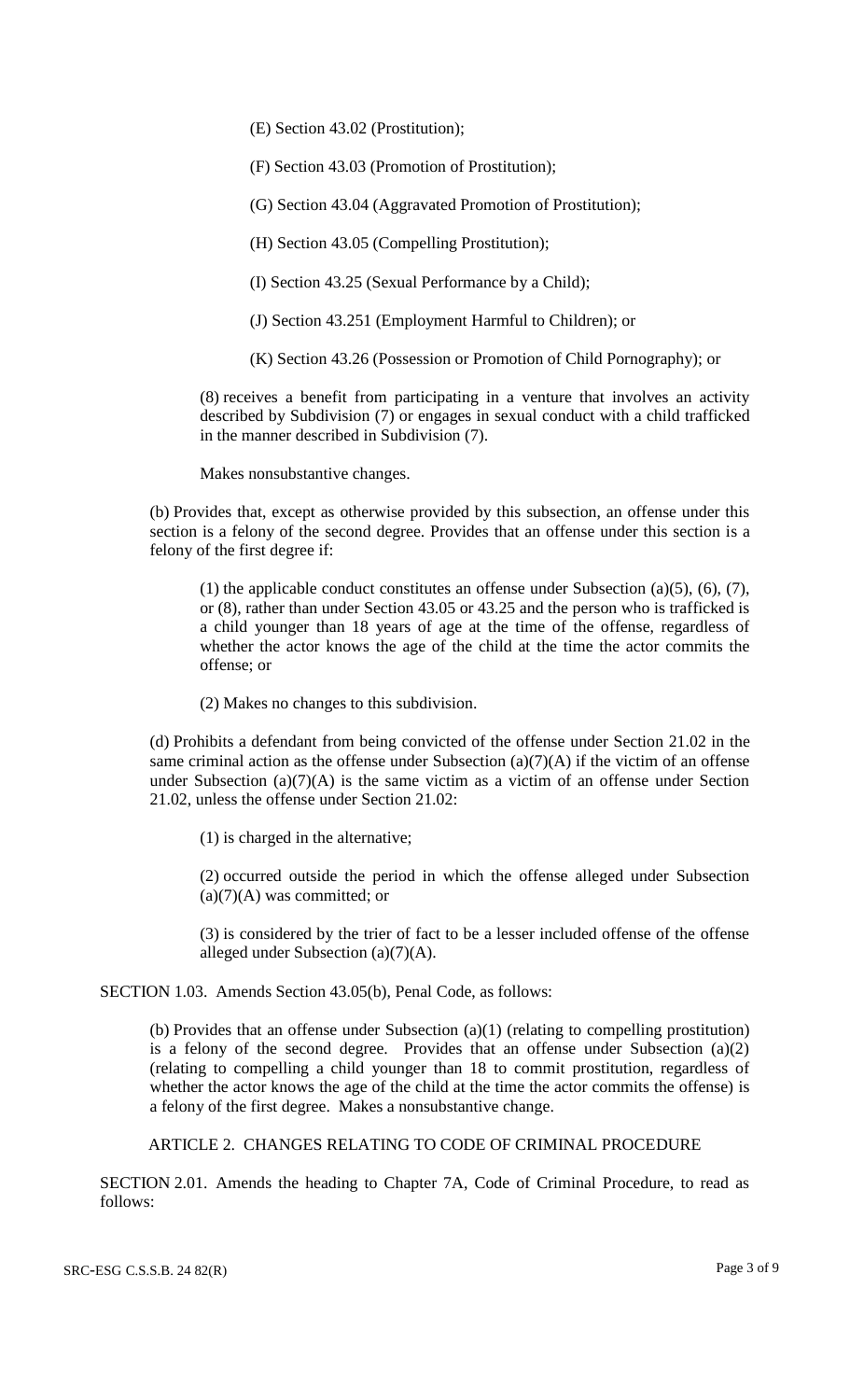### CHAPTER 7A. PROTECTIVE ORDER FOR CERTAIN VICTIMS OF TRAFFICKING OR SEXUAL ASSAULT

SECTION 2.02. Amends Article 7A.01(a), Code of Criminal Procedure, as follows:

(a) Authorizes the following persons to file an application for a protective order under this chapter without regard to the relationship between the applicant and the alleged offender:

(1) a person who is the victim of an offense under Section 21.02, 21.11, 22.011, or 22.021, Penal Code;

(2) a person who is the victim of an offense under Section  $20A.02(a)(3)$ , (4), (7), or (8) or Section 43.05, Penal Code;

(3) a parent or guardian acting on behalf of a person younger than 18 years of age who is the victim of an offense listed in Subdivision (1) or (2), rather than a parent or guardian of a person who is younger than 17 years of age who is a victim of such an offense; or

(4) a prosecuting attorney acting on behalf of a person described by Subdivision (1) or (2).

SECTION 2.03. Amends Article 12.01, Code of Criminal Procedure, as follows:

Art. 12.01. FELONIES. Authorizes felony indictments to be presented within these limits, and not afterward, except as provided in Article 12.03 (Aggravated Offenses, Attempt, Conspiracy, Solicitation, Organized Criminal Activity):

(1) no limitation:

(A)-(D) Makes no changes to these paragraphs.

(E) and (F) Makes nonsubstantive changes.

(G) trafficking of persons under Section 20A.02(a)(7) or (8), Penal Code;

(2) ten years from the date of the commission of the offense:

(A)-(D) Makes no changes to these paragraphs.

(E) Makes a nonsubstantive change.

(F) Makes no changes to this paragraph.

(G) trafficking of persons under Section  $20A.02(a)(1)$ ,  $(2)$ ,  $(3)$ , or  $(4)$ , Penal Code; or

- (H) compelling prostitution under Section 43.05(a)(1), Penal Code;
- (3)-(5) Makes no changes to these subdivisions.
- (6) ten years from the 18th birthday of the victim of the offense:

(A) trafficking of persons under Section 20A.02(a)(5) or (6), Penal Code;

- (B) Creates this paragraph from existing text.
- (C) compelling prostitution under Section 43.05(a)(2), Penal Code; or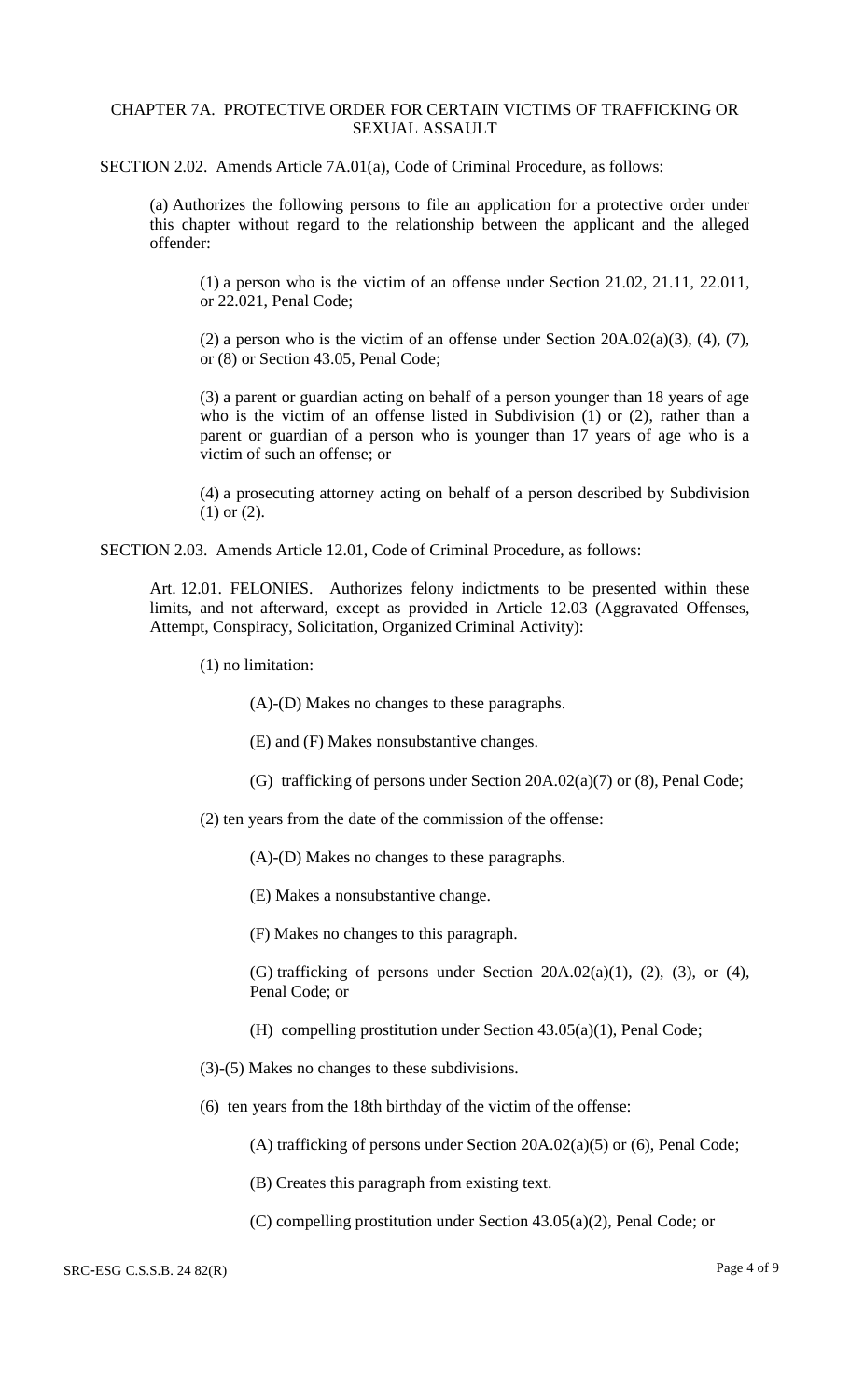(7) Makes no changes to this subdivision.

SECTION 2.04. Amends Article 13.12, Code of Criminal Procedure, as follows:

Art. 13.12. New heading: TRAFFICKING OF PERSONS, FALSE IMPRISONMENT, AND KIDNAPPING. Provides that venue for trafficking of persons, false imprisonment, and kidnapping is in:

(1) the county in which the offense was committed; or

(2) any county through, into, or out of which the person trafficked, falsely imprisoned, or kidnapped may have been taken.

Makes nonsubstantive changes.

SECTION 2.05. Amends Article 38.07(a), Code of Criminal Procedure, as follows:

(a) Provides that a conviction under Chapter 21 (Sexual Offenses), Section 20A.02(a)(3), (4), (7), or (8), Section 22.011, or Section 22.021, Penal Code, is supportable on the uncorroborated testimony of the victim of the sexual offense if the victim informed any person, other than the defendant, of the alleged offense within one year after the date on which the offense is alleged to have occurred.

SECTION 2.06. Amends Section 1, Article 38.071, Code of Criminal Procedure, as follows:

Sec. 1. Provides that this article applies only to a hearing or proceeding in which the court determines that a child younger than 13 years of age would be unavailable to testify in the presence of the defendant about an offense defined by certain sections of the Penal Code, including Section 43.05(a)(2) (Compelling Prostitution) or Section 20A.02(a)(7) or (8) (Trafficking of Persons).

SECTION 2.07. Reenacts Section 1, Article 38.072, Code of Criminal Procedure, as amended by Chapters 284 (S.B. 643) and 710 (H.B. 2846), Acts of the 81st Legislature, Regular Session, 2009, and amends it as follows:

Sec. 1. Provides that this article applies to a proceeding in the prosecution of an offense under any of the following provisions of the Penal Code, if committed against a child younger than 14 years of age or a person with a disability:

(1) Chapter 21 (Sexual Offenses) or 22 (Assaultive Offenses);

(2) Section 25.02 (Prohibited Sexual Conduct);

(3) Section 43.25 (Sexual Performance by a Child);

(4) Section 43.05(a)(2) (Compelling Prostitution);

(5) Section  $20A.02(a)(7)$  or (8) (Trafficking of Persons); or

(6) Section 15.01 (Criminal Attempt), if the offense attempted is described by Subdivision  $(1)$ ,  $(2)$ ,  $(3)$ ,  $(4)$ , or  $(5)$  of this section.

SECTION 2.08. Amends Section 1, Article 38.37, Code of Criminal Procedure, as follows:

Sec. 1. Provides that this article applies to a proceeding in the prosecution of a defendant for an offense, or an attempt or conspiracy to commit an offense, under the following provisions of the Penal Code:

(1) if committed against a child under 17 years of age: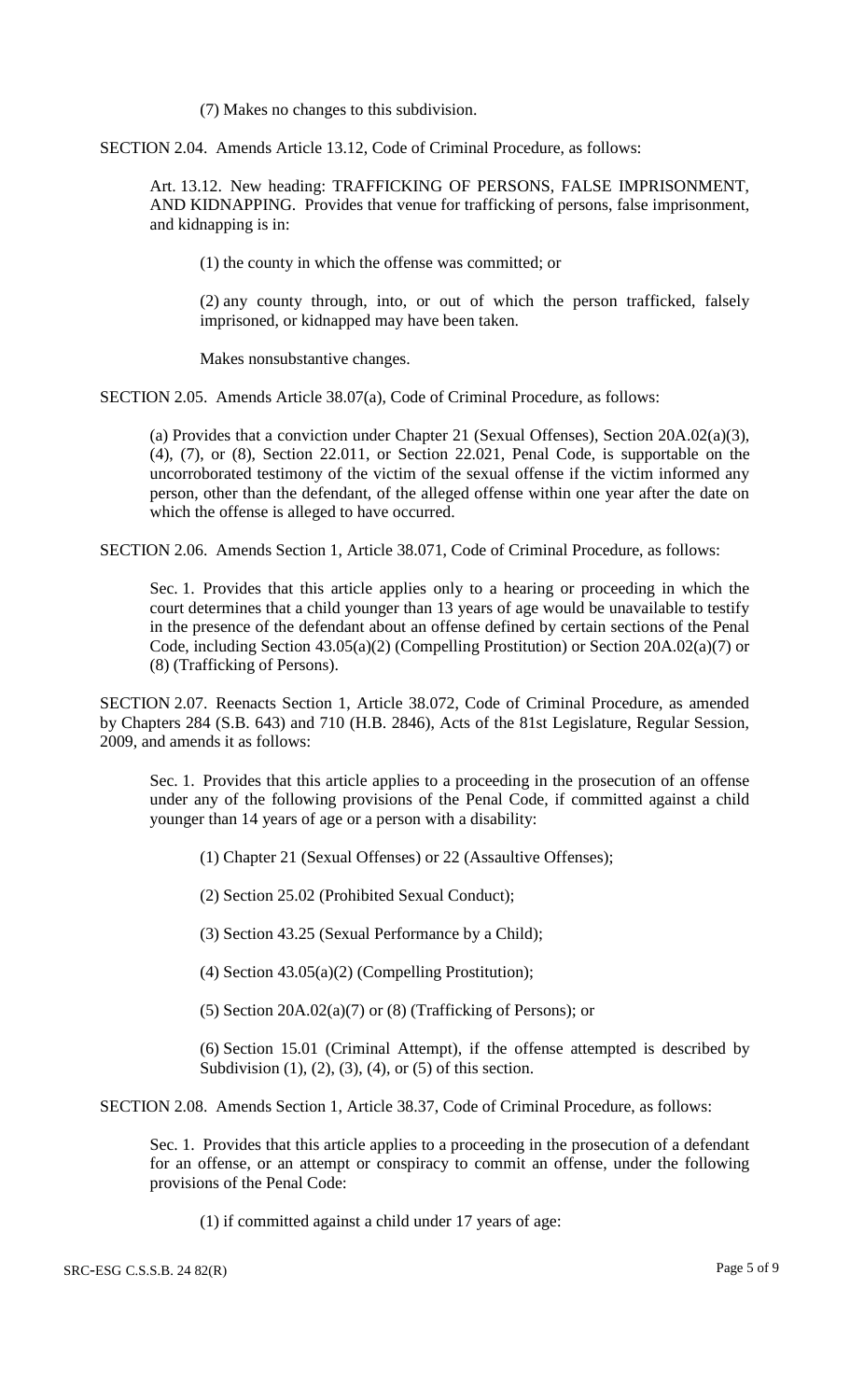(A) Chapter 21 (Sexual Offenses);

(B) Chapter 22 (Assaultive Offenses); or

(C) Section 25.02 (Prohibited Sexual Conduct); or

(2) if committed against a person younger than 18 years of age:

(A) Section 43.25 (Sexual Performance by a Child);

(B) Section 20A.02(a)(7) or (8); or

(C) Section 43.05(a)(2) (Compelling Prostitution).

Makes nonsubstantive changes.

SECTION 2.09. Amends Section 3g(a), Article 42.12, Code of Criminal Procedure, to provide that the provisions of Section 3 of this article do not apply to certain defendants, including a defendant adjudged guilty of an offense under Section 43.05, Penal Code (Compelling prostitution) or Section 20A.02, Penal Code (Trafficking of persons).

SECTION 2.10. Amends Article 62.001(5), Code of Criminal Procedure, to redefine "reportable conviction or adjudication."

SECTION 2.11. Amends Article 62.101(a), Code of Criminal Procedure, to provide that, except as provided by Subsection (b) (relating to when the duty to register ends) and Subchapter I (Early Termination of Certain Persons' Obligation to Register), the duty to register for a person ends when the person dies if the person has a reportable conviction or adjudication, other than an adjudication of delinquent conduct, for certain offenses, including an offense under Section 20A.02(a)(3), (4), (7), or (8), 25.02, 43.05(a)(2), or 43.26, Penal Code.

ARTICLE 3. CHANGES RELATING TO CIVIL PRACTICE AND REMEDIES CODE

SECTION 3.01. Amends Section 16.0045(a), Civil Practice and Remedies Code, to require that a person bring suit for personal injury not later than five years after the day the cause of action accrues if the injury arises as a result of conduct that violates certain Penal Code sections, including Section 20A.02, Penal Code (Trafficking of Persons), or Section 43.05, Penal Code (Compelling Prostitution). Makes nonsubstantive changes.

SECTION 3.02. Amends Section 125.0015(a), Civil Practice and Remedies Code, to provide that a person who maintains a place to which persons habitually go for certain purposes, including trafficking of persons as described by Section 20A.02, Penal Code, and who knowingly tolerates the activity and furthermore fails to make reasonable attempts to abate the activity maintains a common nuisance. Makes nonsubstantive changes.

## ARTICLE 4. CHANGES RELATING TO FAMILY CODE, INCLUDING JUVENILE JUSTICE CODE

SECTION 4.01. Amends Section 54.031(a), Family Code, to provide that this section applies to a hearing under this title in which a child is alleged to be a delinquent child on the basis of a child 12 years of age or younger or a person with a disability being the alleged victim of a violation of any of certain provisions of the Penal Code, including Section  $20A.02(a)(7)$  or  $(8)$ (Trafficking of Persons) or Section 43.05(a)(2) (Compelling Prostitution). Makes nonsubstantive changes.

SECTION 4.02. Amends Section 161.001, Family Code, to authorize the court to order termination of the parent-child relationship if the court finds by clear and convincing evidence that the parent has, among other acts, been convicted or has been placed on community supervision, including deferred adjudication community supervision, for being criminally responsible for the death or serious injury of a child under the following sections of the Penal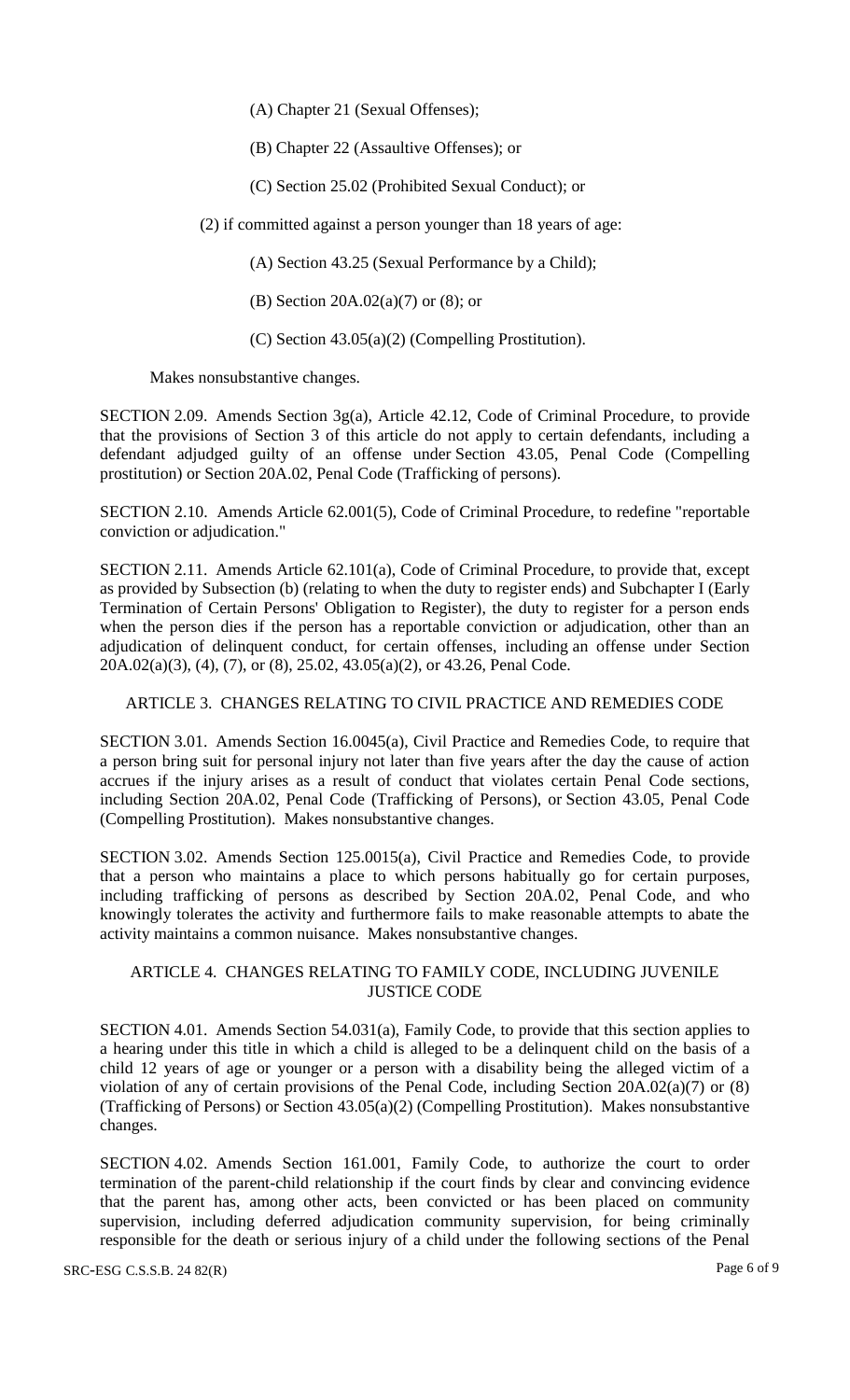Code or adjudicated under Title 3 (Juvenile Justice Code) for conduct that caused the death or serious injury of a child and that would constitute a violation of one of certain Penal Code sections, including Section 20A.02(a)(7) or (8) (relating to trafficking of persons); and Section  $43.05(a)(2)$  (relating to compelling prostitution);

SECTION 4.03. Amends Section 261.001(1), Family Code, to provide that "abuse" includes certain acts or omissions by a person, including compelling or encouraging the child to engage in sexual conduct as defined by Section 43.01 (Definitions), Penal Code, including conduct that constitutes an offense of trafficking of persons under Section 20A.02(a)(7) or (8), Penal Code, prostitution under Section 43.02(a)(2), Penal Code, or compelling prostitution under Section 43.05(a)(2), Penal Code; or knowingly causing, permitting, encouraging, engaging in, or allowing a child to be trafficked in a manner punishable as an offense under Section  $20A.02(a)(5)$ ,  $(6)$ ,  $(7)$ , or  $(8)$ , Penal Code, or the failure to make a reasonable effort to prevent a child from being trafficked in a manner punishable as an offense under any of those sections.

SECTION 4.04. Amends Section 262.2015(b), Family Code, as follows:

(b) Authorizes the court to find under Subsection (a) that a parent has subjected the child to aggravated circumstances if, among other certain acts, the parent has engaged in conduct against the child that would constitute an offense under certain provisions of the Penal Code, including Section 43.05(a)(2) (compelling prostitution) or Section  $20A.02(a)(7)$  or  $(8)$  (trafficking of persons).

ARTICLE 5. CHANGES RELATING TO GOVERNMENT CODE

SECTION 5.01. Amends Section 499.027(b), Government Code, as follows:

(b) Provides that an inmate is not eligible under this subchapter to be considered for release to intensive supervision parole if:

(1) Makes no changes to this subdivision;

(2) the inmate is awaiting transfer to the institutional division, or serving a sentence, for an offense listed certain sections of the Penal Code, including Section 22.04 (injury to a child, elderly individual, or disabled individual) or Section 20A.02 (trafficking of persons); or

(3) the inmate is awaiting transfer to the institutional division, or serving a sentence, for an offense under Chapter 481 (Texas Controlled Substances Act), Health and Safety Code, punishable by a minimum term of imprisonment or a maximum fine that is greater than the minimum term of imprisonment or the maximum fine for a first degree felony.

Makes nonsubstantive changes.

SECTION 5.02. Amends Section 508.149(a), Government Code, to prohibit an inmate from being released to mandatory supervision if the inmate is serving a sentence for or has been previously convicted of certain offenses, including an offense under Section 43.05, Penal Code, or an offense under Section 20A.02, Penal Code. Makes nonsubstantive changes.

## ARTICLE 6. CHANGES RELATING TO PENAL CODE

SECTION 6.01. Amends Section 3.03(b), Penal Code, as follows:

(b) Authorizes sentences to run concurrently or consecutively, if the accused is found guilty of more than one offense arising out of the same criminal episode, if each sentence is for a conviction of:

(1) and (2) Makes no changes to these subdivisions;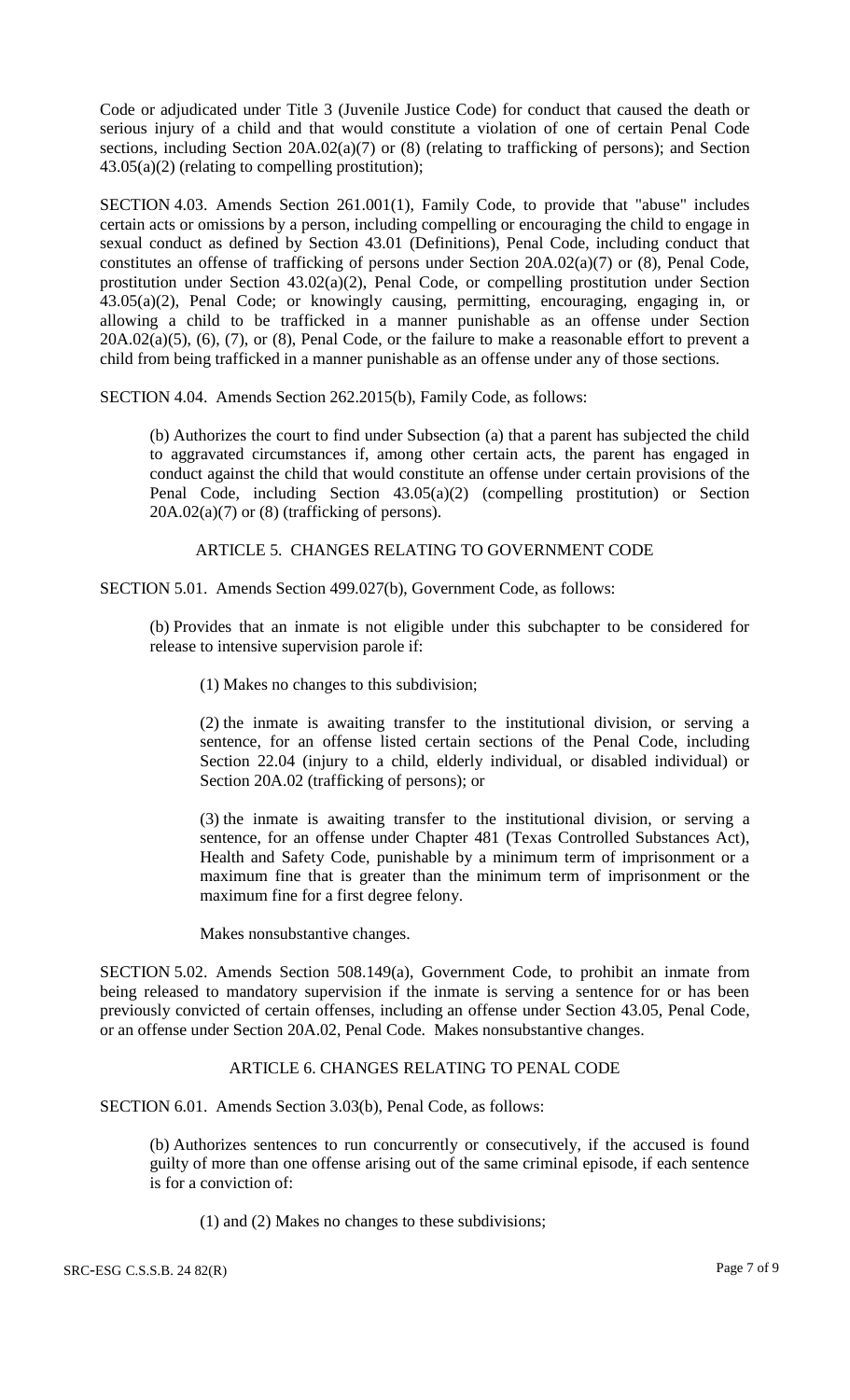(3) and (4) Makes nonsubstantive changes; or

(5) an offense:

(A) under Section 20A.02 or 43.05, regardless of whether the accused is convicted of violations of the same section more than once or is convicted of violations of both sections; or

(B) for which a plea agreement was reached in a case in which the accused was charged with more than one offense listed in Paragraph (A), regardless of whether the accused is charged with violations of the same section more than once or is charged with violations of both sections.

SECTION 6.02. Amends Section  $12.42(c)(2)$ , Penal Code, to require a defendant, notwithstanding Subdivision (1) (relating to the terms of punishment if on the trial of a firstdegree felony it is shown that the defendant has been once before convicted of a felony), to be punished by imprisonment in the Texas Department of Criminal Justice for life if the defendant is convicted of an offense under certain provisions of the Penal Code, including Section  $20A.02(a)(7)$  or (8), or if the defendant has been previously convicted of an offense under certain provisions of the Penal Code, including Section 20A.02(a)(7) or (8), or under the laws of another state containing elements that are substantially similar to the elements of those offenses.

SECTION 6.03. Amends Section 15.031(b), Penal Code, as follows:

(b) Provides that a person commits an offense if, with intent that an offense under Section 20A.02(a)(7) or (8), 21.02, 21.11, 22.011, 22.021, 43.02, 43.05(a)(2), or 43.25 be committed, the person by any means requests, commands, or attempts to induce a minor or another whom the person believes to be a minor to engage in specific conduct that, under the circumstances surrounding the actor's conduct as the actor believes them to be, would constitute an offense under one of those sections or would make the minor or other believed by the person to be a minor a party to the commission of an offense under one of those sections.

SECTION 6.04. Amends Section 21.02(c), Penal Code, to provide that, for purposes of this section, "act of sexual abuse" means any act that is a violation of one or more of a list of certain penal laws, including trafficking of persons under Section 20A.02(a)(7) or (8), and compelling prostitution under Section 43.25(a)(2). Makes nonsubstantive changes.

SECTION 6.05. Amends Section 22.021(a), Penal Code, as follows:

- (a) Provides that a person commits an offense:
	- (1) Makes no changes to this subdivision;

(2) if:

(A) the person:

(i) causes serious bodily injury or attempts to cause the death of the victim or another person in the course of the same criminal episode;

(ii) by acts or words places the victim in fear that any person will become the victim of an offense under Section 20A.02(a)(3), (4), (7), or (8) or that death, serious bodily injury, or kidnapping will be imminently inflicted on any person;

(iii) by acts or words occurring in the presence of the victim threatens to cause any person to become the victim of an offense